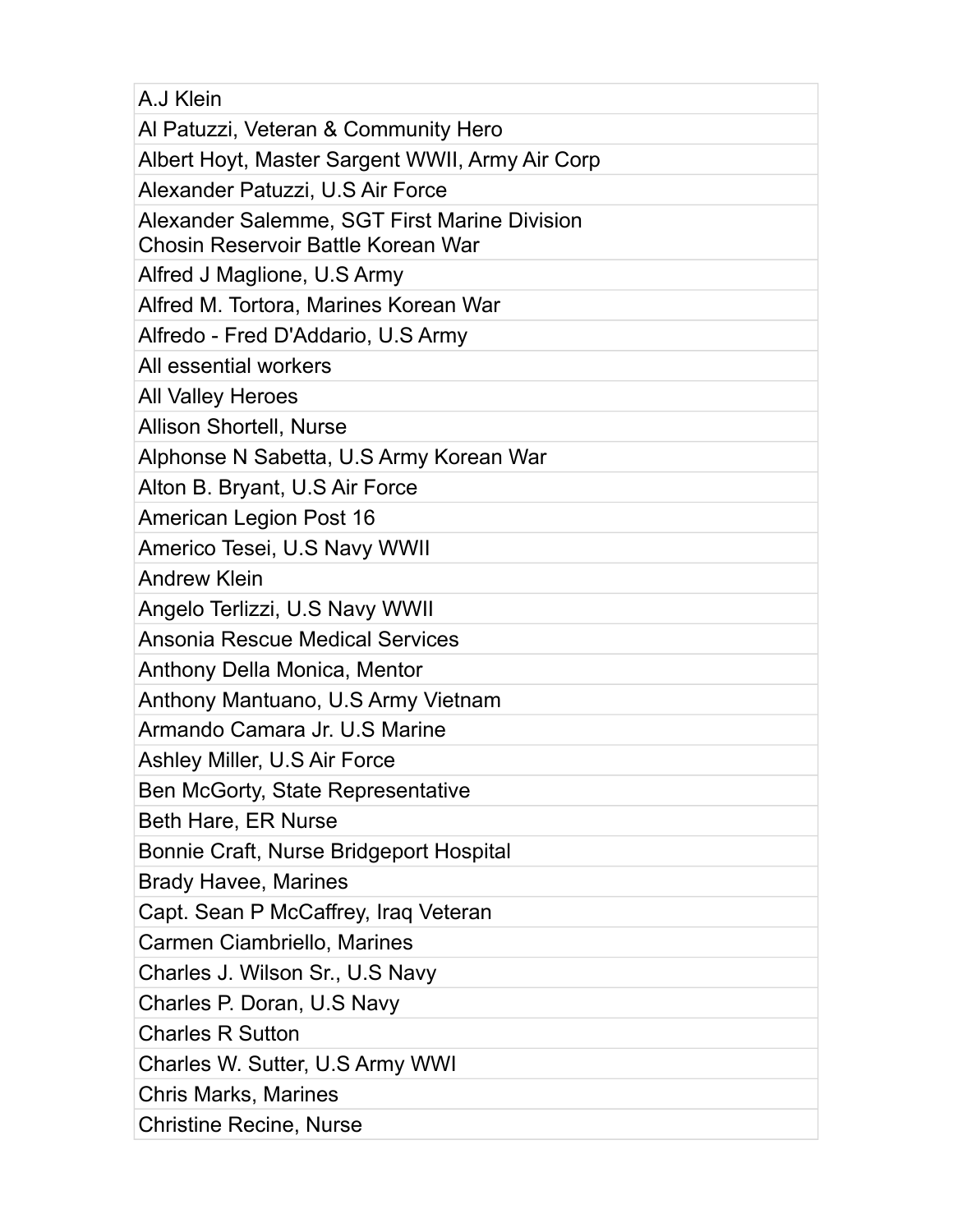| Christopher B Valentino, U.S Army                      |
|--------------------------------------------------------|
| Colonel Charles A Rend, U.S Army                       |
| CPL Joel W. Hurlimann Sr., U.S Army, Korean War        |
| Cyndee Burke, City of Shelton                          |
| Danny Kokenos, U.S Army                                |
| David Cayer, Navy                                      |
| David Morgan, President & CEO TEAM, Inc.               |
| David Selkesky, Echo Hose Fire Dept                    |
| Dennis D. Vietnam Purple Heart                         |
| Derby Fire Department                                  |
| <b>Derby Police Department</b>                         |
| Dominick Muoio, Shelton Police Union                   |
| Don Garber, Air Force                                  |
| Dr. Greg and Kerry Hulcher                             |
| Dr. Matt J. Conway Jr., Derby Superintendent           |
| Echo Hose Ambulance Corps                              |
| Ed Sheehy                                              |
| Edward Dorne, U.S Army National Guard                  |
| <b>Felicia Clark, Fairfield Police</b>                 |
| <b>Francis E. DeMarseilles Navy WWII</b>               |
| Francis X. Falanga, Captain Bridgeport Fire Department |
| Frank C. Falanga U.S Navy                              |
| Frank Ciccone, U.S Army WWII                           |
| Frank J Kullberg, U.S Army - WWI                       |
| Frank R Kullberg, U.S Army                             |
| Geno Blakeman, U.S Army - Korean War                   |
| George Gulish, U.S Navy                                |
| George J. Ryan Army WWII                               |
| George Karas, U.S Army                                 |
| <b>Gerard DiTroia</b>                                  |
| Gesto Tesei, U.S Army                                  |
| Gloria Klein                                           |
| <b>Greater Valley Chamber of Commerce</b>              |
| Greg Kovacs, Marines                                   |
| Greg Stewart, U.S Army                                 |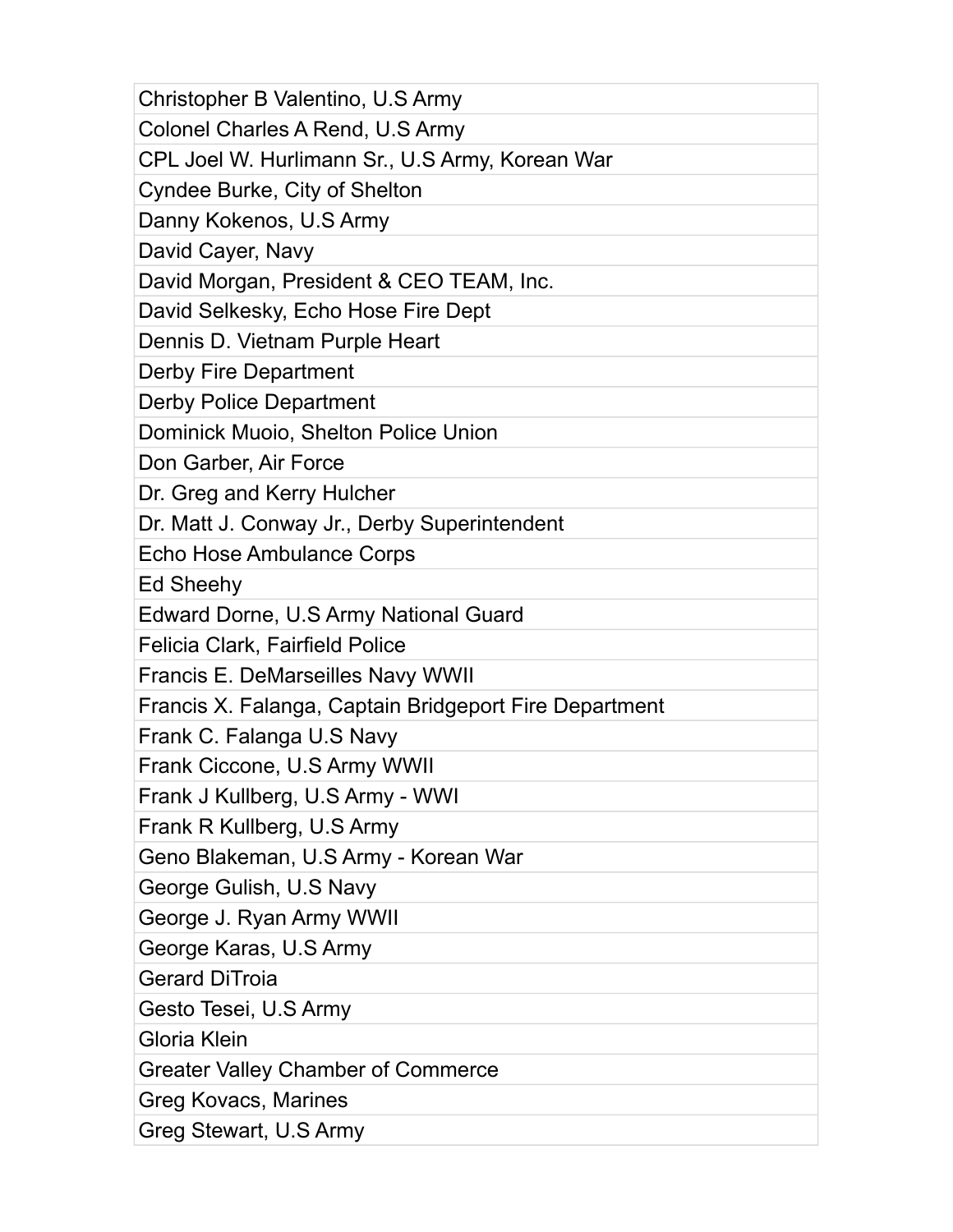| <b>Griffin Health Care Givers</b>                                                                     |
|-------------------------------------------------------------------------------------------------------|
| <b>Griffin Hospital</b>                                                                               |
| <b>Herbert Erstling</b>                                                                               |
| In honor of all who sacrificed their life &<br>were never recognized- for all of the forgotten heroes |
| Jack Fallon, U.S Navy                                                                                 |
| Jack Finn, Vietnam 4 years                                                                            |
| Jacques Cayer, Air Force                                                                              |
| James "Jessie" Janes, Army Airforce Glider Pilot, WII<br>(Shot down in Normandy)                      |
| James Hannon, Navy WWII                                                                               |
| James Hannon, U.S Army WWI                                                                            |
| James Winkler, U.S Army National Guard                                                                |
| <b>JC Sports Bar and Grill</b>                                                                        |
| Jim Monahan III                                                                                       |
| Jimmy Farrell, U.S Army                                                                               |
| Joe Rosa                                                                                              |
| <b>John Anglace</b>                                                                                   |
| John D. Hurley, U.S.M Sargent                                                                         |
| <b>John Daniell</b>                                                                                   |
| John Farrell, U.S Army                                                                                |
| John J Early III, Hero                                                                                |
| John Maleri, U.S Army WWII                                                                            |
| Jose Jardim, Veteran                                                                                  |
| Joseph C. Carbone                                                                                     |
| Joseph DeFilippo                                                                                      |
| Joseph Polkowski, U.S Navy                                                                            |
| Kara Burdick, Nurse                                                                                   |
| Ken Saranich, Shelton Superintendent                                                                  |
| Kenneth Holmes, Army/Ranger                                                                           |
| <b>Kevin Daly</b>                                                                                     |
| Kevin McHugh, Owner Spotted Horse                                                                     |
| Kim Ryan-Caro, Rotarian                                                                               |
| Lou Johnson                                                                                           |
| LT. Colonial George Hames, U.S.M.C                                                                    |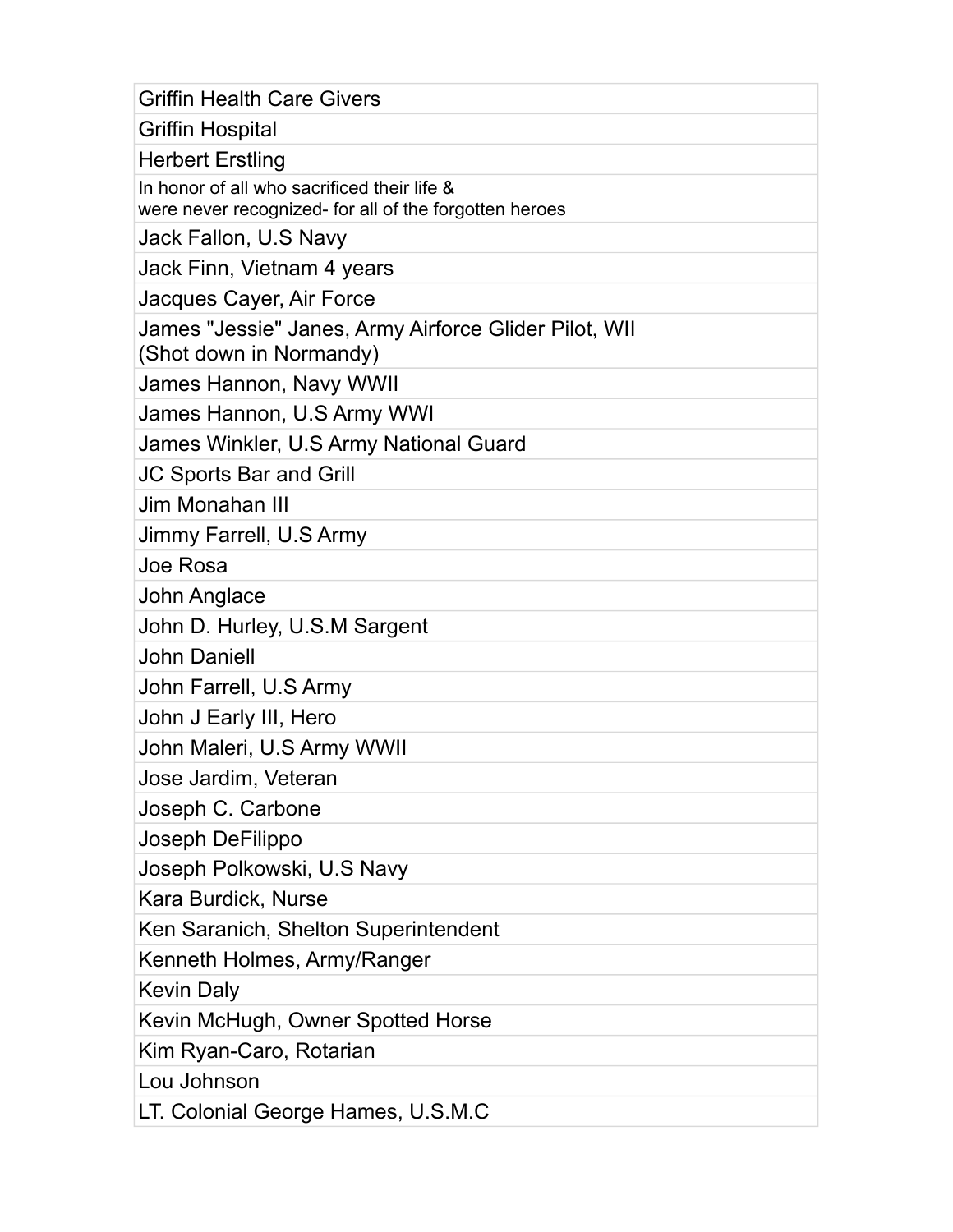| Lynda Hammond, Humanitarian                          |
|------------------------------------------------------|
| Major Dymitri Arthur Kutkanicz, U.S Army             |
| Marc Murphy, Owner Spotted Horse                     |
| Marine Corporal Allen M. Tarasovic, Marines          |
| Marine SGT Brad Bednarczyk                           |
| Mario D'Addario, U.S Army WWII                       |
| Mark Lauretti, Shelton Mayor                         |
| Mark Scott, U.S Army Infantry, Vietnam Purple Heart  |
| Mary Welander, State Representative                  |
| <b>Matthew Drozd</b>                                 |
| <b>Matthew Kunkel, Shelton Police Union</b>          |
| Matthew Manzo, U.S Army                              |
| Matthew Wynne, U.S Navy                              |
| Maynard Mitchell, U.S Marine Corp                    |
| Memory of all Service Men & Women                    |
| <b>Mental Health Professionals</b>                   |
| Michael Clark, Fairfield Police                      |
| <b>Michael Pereiro</b>                               |
| Mike Ortoli, U.S Army                                |
| Mike Szot, Navy                                      |
| Nicholas J Cirillo, Private First Class Vietnam War  |
| Nicholas J. Luise, U.S Army                          |
| Nicholas P. Luise, U.S Army                          |
| Nicholas Tarasovic, grandchild                       |
| Norman K. Santa, U.S.M.C                             |
| Orville Smith, Shelton Police Union                  |
| <b>Oxford Ambulance Association</b>                  |
| Pablo Romero-Bernal, U.S Marines                     |
| Paige Austin, Elementary School Teacher              |
| Patricia Crann, U.S Navy                             |
| Patricia Tarasovic, Grandchild                       |
| Patrick A. Charmel, President & CEO Griffin Hospital |
| Patrick J. Cammisa, U.S Army                         |
| Patrick L. English, U.S Army                         |
| Paul DiNobrega, Vietnam Veteran                      |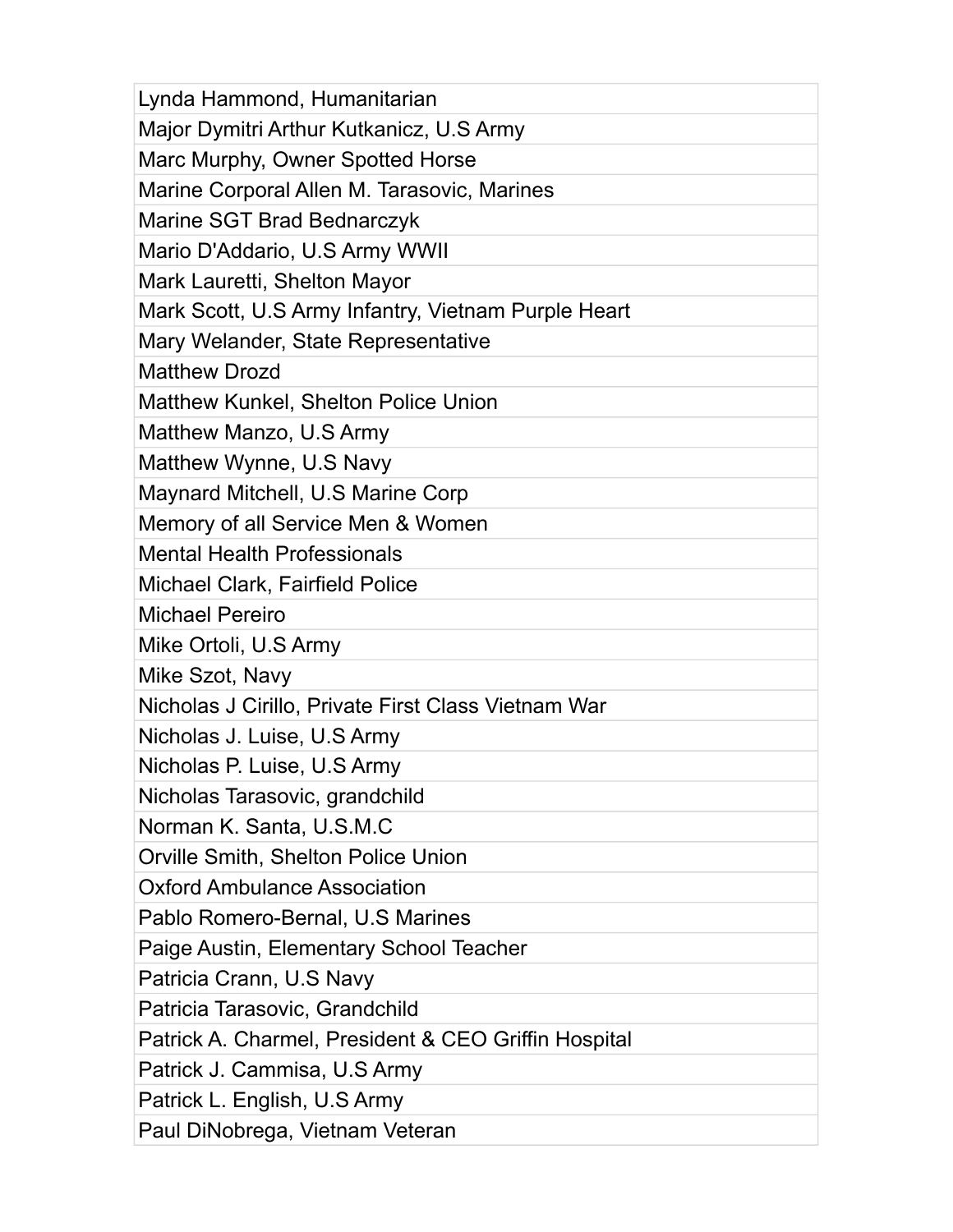| Paul M Goduto Sr, Navy                                        |
|---------------------------------------------------------------|
| Paul T. O'Brien Jr. U.S Coast Guard, 22 years of service      |
| Peter Anastasion, U.S Army                                    |
| Peter F. Aldo Sr. U.S Army                                    |
| Peter Mennona, Owner Spotted Horse                            |
| Philip H. Jones, Jr., 1918-2015, Jones Family Farm            |
| <b>Philip Marks, Marines</b>                                  |
| Philip Mitchell, U.S Army                                     |
| Philip Marks III, Navy                                        |
| Phillip Johnson                                               |
| Raymond "Bud" Allen, Hotchkiss Hose Co #1                     |
| <b>Raymond Mailoux</b>                                        |
| Richard A. Rosembaum, U.S Army 1958-62                        |
| Richard Crann, U.S Air Force                                  |
| Richard Frank Foehrenbach Army Korean War                     |
| <b>Richard Vantine, Shelton Police Union</b>                  |
| Rob Leonard, Marines                                          |
| Robert Archer Rollinson, WWII Corporal in the US Marine Corps |
| Robert J Szymanski, U.S.M.C                                   |
| Ron Caro, great husband and Dad                               |
| <b>Ronald Caro Sr</b>                                         |
| Rosa DeLaura, Congresswomen                                   |
| Ryan McCoy, great Dad                                         |
| Sam Barrett, Army Ranger                                      |
| Scott Todd, Derby Police Department                           |
| <b>Seymour Ambulance Association</b>                          |
| <b>SGT Adam Barrett, Marines</b>                              |
| SGT Thomas M Noonan II, U.S Army                              |
| <b>Shawn Andrews</b>                                          |
| Shaye Roscoe, Executive Director Boys & Girls Club of LNV     |
| <b>Shelton Fire Department</b>                                |
| <b>Shelton Police Department</b>                              |
| <b>Sikorsky Aircraft Fire Department</b>                      |
| Stancel Homer Cook, Navy, Korean War                          |
| Stephen Balog Sr, Air Force, WWII                             |